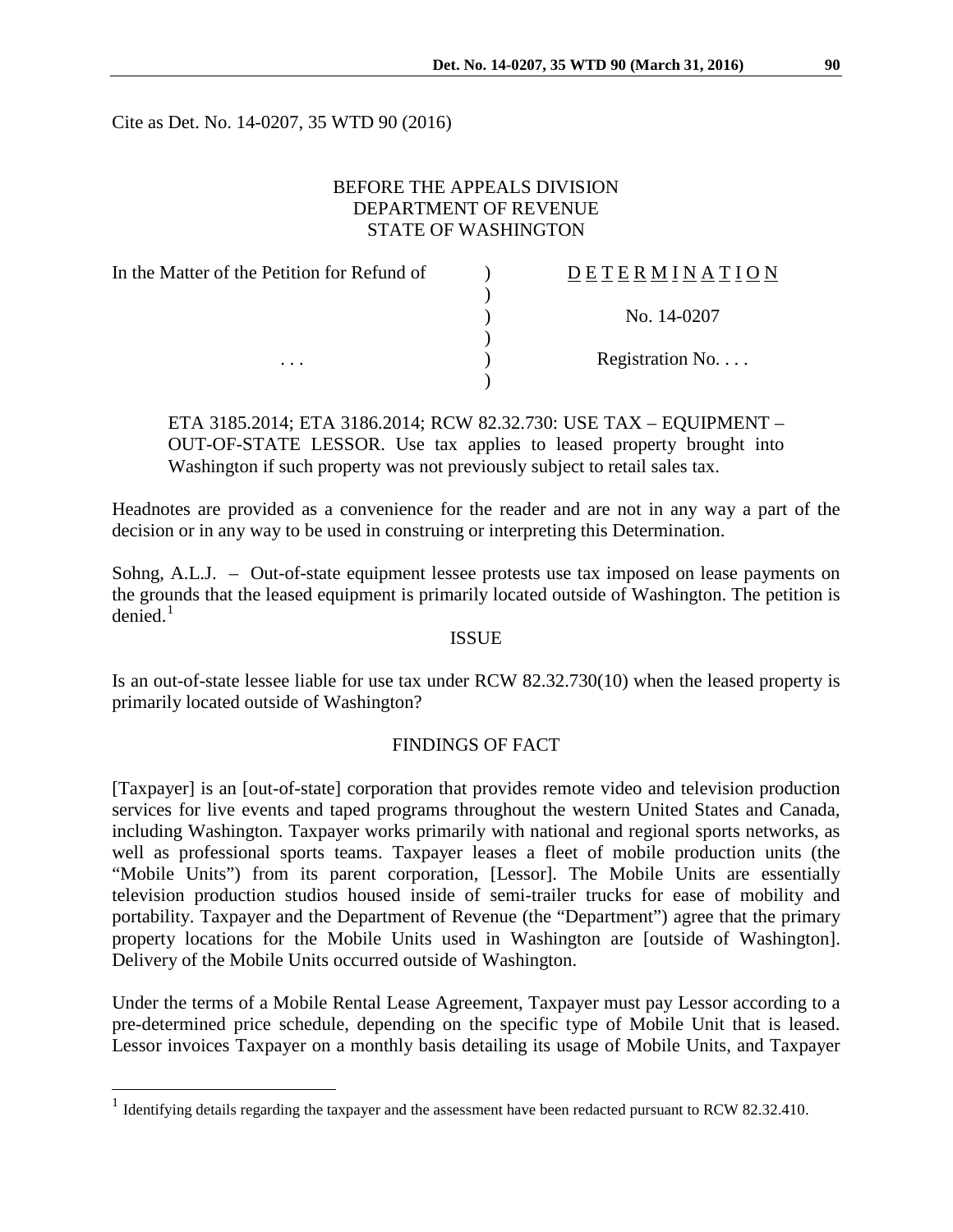must pay the invoice within 90 days. Taxpayer claims that Lessor, as its parent company, was well aware that Taxpayer would use the Mobile Units in Washington to televise events in this state during the lease term. According to Taxpayer, Lessor specifically contemplated and was aware that Taxpayer, as its wholly owned subsidiary, would use the Mobile Units in Washington.

Neither Taxpayer nor Lessor paid retail sales tax on the lease payments. Taxpayer did, however, pay use tax to the Department based on the daily rental rate charged for the Mobile Units while present in Washington. On November 13, 2012, Taxpayer requested a refund of use tax paid on the leased Mobile Units for the period January 1, 2011, through August 31, 2012 (the "Refund Period"), in the amount of \$ . . . (not including interest). On April 23, 2013, the Department's Audit Division denied the refund claim in full. Taxpayer appeals.

#### ANALYSIS

The renting or leasing of tangible personal property to consumers is defined as a retail sale and is subject to retail sales tax in Washington. RCW 82.04.050(4)(a), RCW 82.08.020(1). Washington imposes use tax "for the privilege of using within this state as a consumer any [a]rticle of tangible personal property acquired by the user in any manner.  $\ldots$ ." RCW 82.12.020(1)(a).

The Washington legislature signed the Streamlined Sales and Use Tax Agreement ("SSUTA") into law on March 22, 2007. [2](#page-1-0) Laws of 2007, ch. 6, §501; *see also North Central Washington Respiratory Care Services, Inc. v. Dep't of Revenue*, 165 Wn. App. 616, 268 P.3d 972 (2011). Effective July 1, 2008, SSUTA changed the manner in which sales are sourced for purposes of paying sales or use taxes to the appropriate jurisdictions. *Id*. Sections 309, 310, and 311 of SSUTA contain the general sourcing regime. SSUTA § 309 explains the application of the general sourcing rules and provides:

A. Each member state shall agree to require sellers to source the retail sale of a product in accordance with Section 310. The provisions of Section 310 apply regardless of the characterization of a product as tangible personal property, a digital good, or a service. The provisions of Section 310 only apply to determine a seller's obligation to pay or collect and remit a sales or use tax with respect to the seller's retail sale of a product. These provisions do not affect the obligation of a purchaser or lessee to remit tax on the use of the product to the taxing jurisdictions of that use.

(Emphasis added.)

<span id="page-1-0"></span> $\frac{1}{2}$  ${}^{2}$ SSUTA is the "result of the cooperative effort of 44 states, the District of Columbia, local governments and the business community to simplify sales and use tax collection and administration by retailers and states. The Agreement minimizes costs and administrative burdens on retailers that collect sales tax, particularly retailers operating in multiple states." *Frequently Asked Questions,* Streamlined Sales Tax Governing Board, Inc., [http://www.streamlinedsalestax.org/index.php?page=gen\\_1](http://www.streamlinedsalestax.org/index.php?page=gen_1) (last visited June 30, 2014); *see also Qualcomm, Inc. v. Dep't of Revenue,* 171 Wn.2d 125, n.8, 249 P.3d 167 (2011); *Indiana Dep't of Revenue v. Kitchin Hospitality*, *LLC*, 907 N.E.2d 997, 1000, n.2 (Ind. 2009). SSUTA seeks to accomplish its goal by providing uniform definitions and sourcing rules. *Id.* States that wish to participate must enact laws, rules, and regulations that conform to SSUTA's provisions.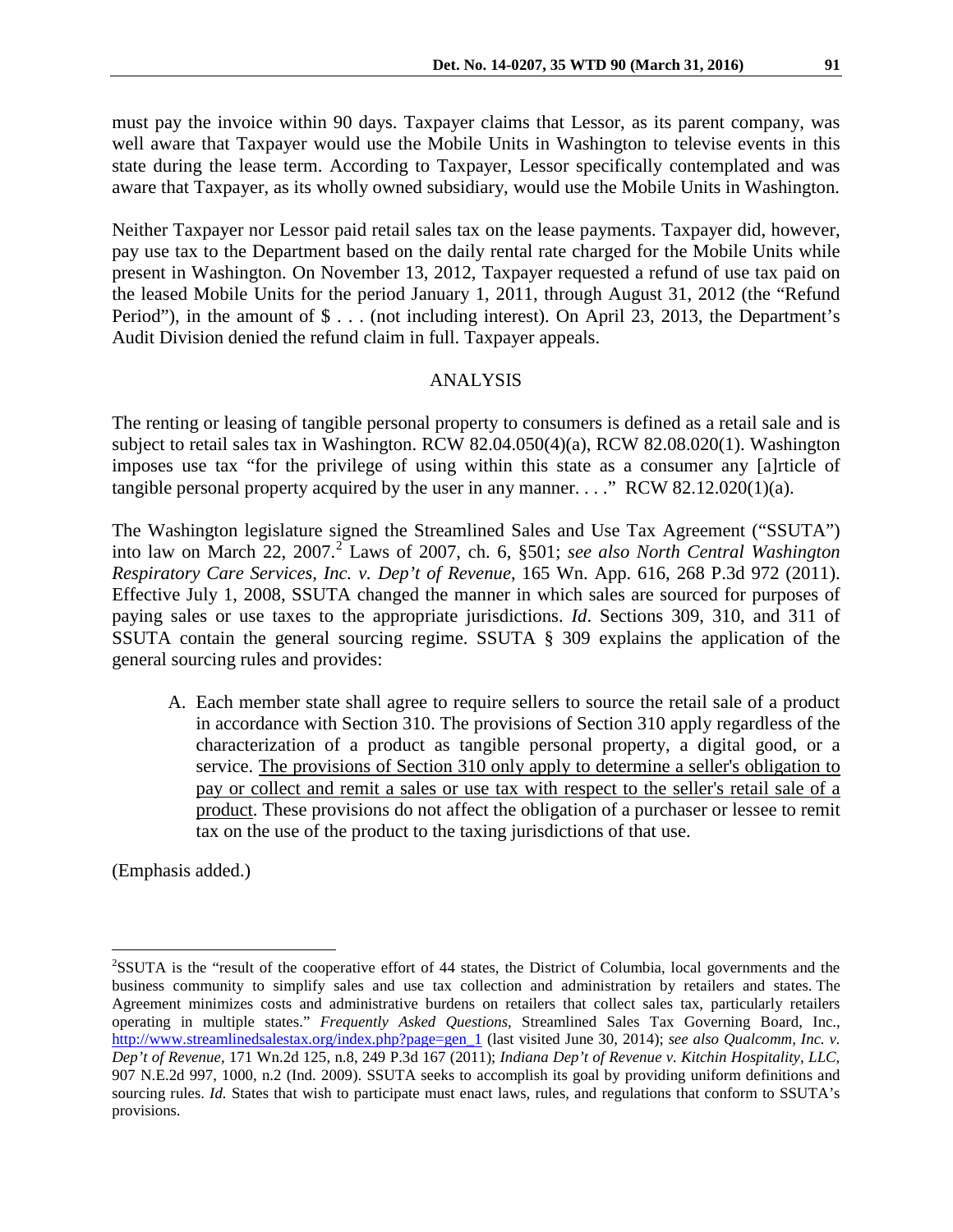SSUTA § 310 provides the sourcing rules with respect to the sale or lease of various types of property. SSUTA § 310A provides general sourcing rules for most retail sales, excluding leases and rentals. SSUTA § 310B provides special sourcing rules for the lease or rental of tangible personal property that is not a motor vehicle, trailer, semi-trailer, aircraft or transportation equipment. For leases or rentals that require periodic payments, the first payment is sourced in accord with the general retail sale sourcing rules set forth in §310A; and each subsequent payment is sourced to the primary property location for each period covered by the payment. SSUTA § 310B. And finally, SSUTA § 311 provides the general sourcing definitions that apply to § 310A.

The legislature codified SSUTA §§ 309-311 in RCW 82.32.730. In particular, § 310B was codified in RCW 82.32.730(2), which governs the lease or rental of tangible personal property (other than motor vehicles, trailers, semitrailers, aircraft, or transportation equipment as defined in RCW 82.32.730(9)(g)). RCW 82.32.730(2)(a) provides:

For a lease or rental that requires recurring periodic payments, the first periodic payment is sourced the same as a retail sale in accordance with subsection (1) of this section. Periodic payments made subsequent to the first payment are sourced to the primary property location for each period covered by the payment. The primary property location shall be as indicated by an address for the property provided by the lessee that is available to the lessor from its records maintained in the ordinary course of business, when use of this address does not constitute bad faith. The property location is not altered by intermittent use at different locations, such as use of business property that accompanies employees on business trips and service calls.

(Emphasis added.)

SSUTA §310A, the general sourcing rule, was codified in RCW 82.32.730(1) and provides:

(a) When tangible personal property . . . is received by the purchaser at a business location of the seller, the sale is sourced to that business location.

(b) When the tangible personal property . . . is not received by the purchaser at a business location of the seller, the sale is sourced to the location where receipt by the purchaser ... occurs, including the location indicated by instructions for delivery to the purchaser . . . known to the seller.

(Emphasis added.) RCW 82.32.730(3)(a) provides special sourcing rules for motor vehicles, trailers, semitrailers, or aircraft:

For a lease or rental that requires recurring periodic payments, each periodic payment is sourced to the primary property location. The primary property location is as indicated by an address for the property provided by the lessee that is available to the lessor from its records maintained in the ordinary course of business, when use of this address does not constitute bad faith. This location is not altered by intermittent use at different locations.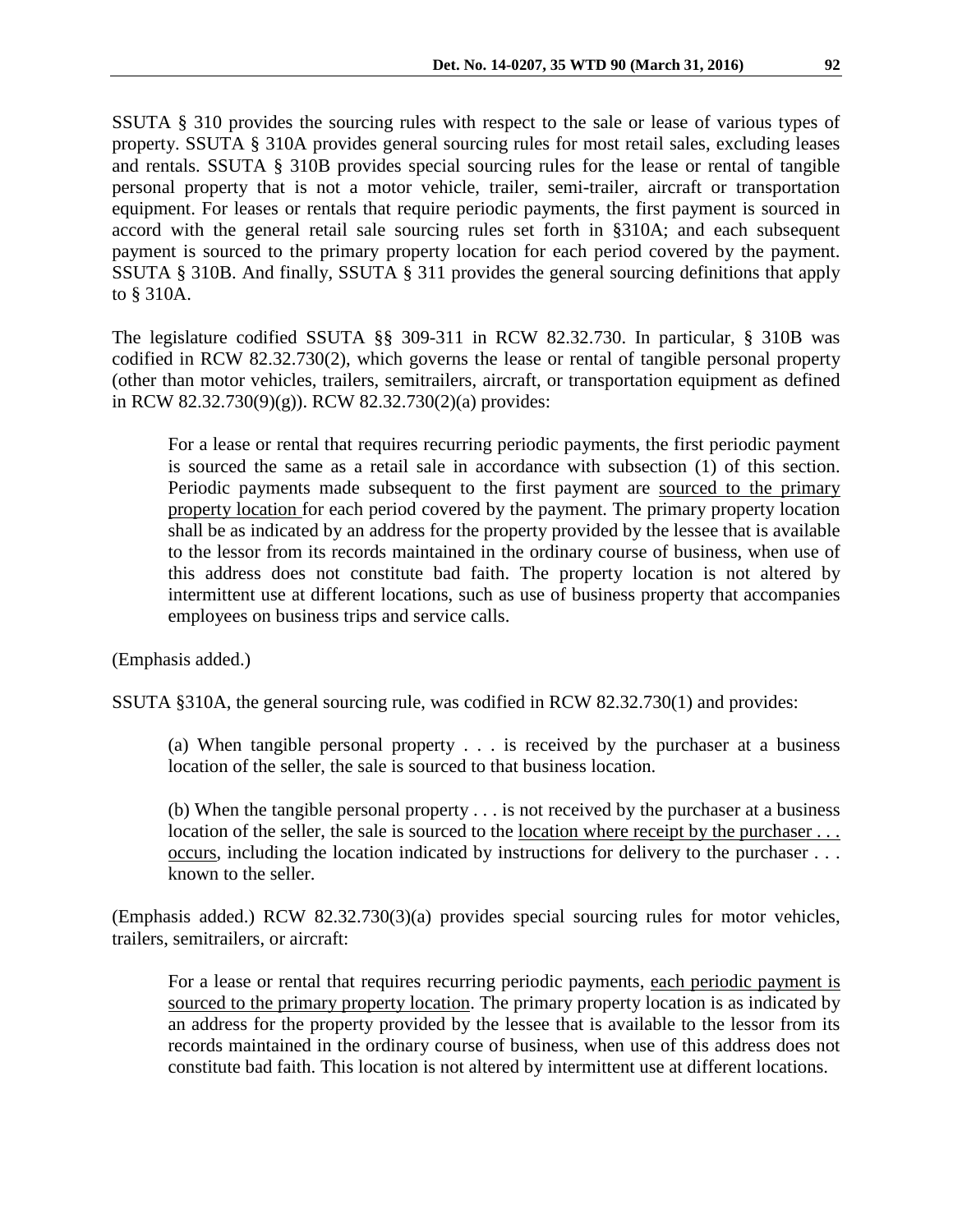(Emphasis added.) Although the Mobile Units are housed in semitrailer trucks, we conclude that they do not constitute "motor vehicles, trailers, or semitrailers" as those terms are used in RCW 82.32.730(3), or "transportation equipment" as defined in RCW 82.32.730(9)(g). The fact that the video production equipment is merely housed or stored inside semitrailer trucks does not convert such equipment into motor vehicles, trailers, semitrailers, or transportation equipment. The Mobile Units are tangible personal property "other than property identified in subsection (3) or (4) of this section," as provided in RCW 82.32.730(2). Thus, the first lease payment received by Lessor would be sourced to where receipt of the Mobile Units occurred (outside of Washington) under RCW 82.32.730(1)(b); and subsequent lease payments would be sourced to the primary property location (outside of Washington) of the Mobile Units under RCW 82.32.730(2)(a).

In general, RCW 82.32.730(1) - (4) provides sourcing rules with respect to a *seller's* (or lessor's) responsibility to collect and remit retail sales or use tax on the periodic lease payments it receives for various types of tangible personal property. *See* SSUTA § 309A. In contrast, RCW 82.32.730(10) provides sourcing rules with respect to a *buyer's* (or lessee's) responsibility to pay use tax on use of such leased property in this state. RCW 82.32.730(10) is an exception to the general sourcing rules of RCW 82.32.730(1)-(4) and provides:

In those instances where there is no obligation on the part of a seller to collect or remit this state's sales or use tax, the use of tangible personal property . . ., subject to use tax, is sourced to the place of first use in this state.

(Emphasis added.)

The issue here is the interpretation of RCW 82.32.730(10) and whether Lessor had an obligation to collect or remit Washington sales or use tax under that provision. The Audit Division contends that Lessor (as the seller) had no obligation to collect or remit sales or use tax in this state because RCW 82.32.730(3) sources the lease payments to the primary property location outside of Washington. Taxpayer, on the other hand, argues that RCW 82.32.730(10) does not apply, claiming that Lessor *does* have an obligation to collect or remit Washington use tax because when the Taxpayer and Lessor negotiated and entered into the Lease, they intended the Mobile Units to be used in this state.

"When called on to interpret a statute, our fundamental obligation is to give effect to the Legislature's intent." *[Skagit County Pub. Hosp. Dist. No. 1 v. Dep't of Revenue,](http://web2.westlaw.com/find/default.wl?mt=Westlaw&db=4645&tc=-1&rp=%2ffind%2fdefault.wl&findtype=Y&ordoc=2026713044&serialnum=2023637236&vr=2.0&fn=_top&sv=Split&tf=-1&pbc=BB211D06&rs=WLW14.04)* 158 Wn. App. [426, 437, 242 P.3d 909 \(2010\)](http://web2.westlaw.com/find/default.wl?mt=Westlaw&db=4645&tc=-1&rp=%2ffind%2fdefault.wl&findtype=Y&ordoc=2026713044&serialnum=2023637236&vr=2.0&fn=_top&sv=Split&tf=-1&pbc=BB211D06&rs=WLW14.04). Washington courts employ a "plain language" approach to interpreting statutes, absent ambiguity. *State v. J.M*., 144 Wn.2d 472, 480, 28 P.3d 720, 724 (2001). In interpreting the provision at issue, we must consider and harmonize the entire statute in which the provision is found, as well as related statutes or other provisions in the same act that disclose legislative intent. *See, e.g., City of Olympia v. Drebick,* [156 Wn.2d 289, 295, 126 P.3d](http://web2.westlaw.com/find/default.wl?serialnum=2008239586&tc=-1&rp=%2ffind%2fdefault.wl&sv=Split&rs=WLW11.04&db=4645&tf=-1&findtype=Y&fn=_top&mt=230&vr=2.0&pbc=6C95FAC9&ordoc=2010683807)  [802 \(2006\);](http://web2.westlaw.com/find/default.wl?serialnum=2008239586&tc=-1&rp=%2ffind%2fdefault.wl&sv=Split&rs=WLW11.04&db=4645&tf=-1&findtype=Y&fn=_top&mt=230&vr=2.0&pbc=6C95FAC9&ordoc=2010683807) *Stewart Carpet Serv., Inc. v. Contractors Bonding & Ins. Co*., 105 Wn.2d 353, 715 P.2d 115 (1986); *Dep't of Ecology v. Campbell & Gwinn L.L.C.*, 146 Wn.2d 1, 11, 43 P.3d 4 (2002). Additionally, a term or phrase in a statute cannot be read in isolation, but rather within the context of the statutory scheme as a whole. *ITT Rayonier, Inc. v. Dalman*, 122 Wn.2d 801, 807, 863 P.2d 64 (1993).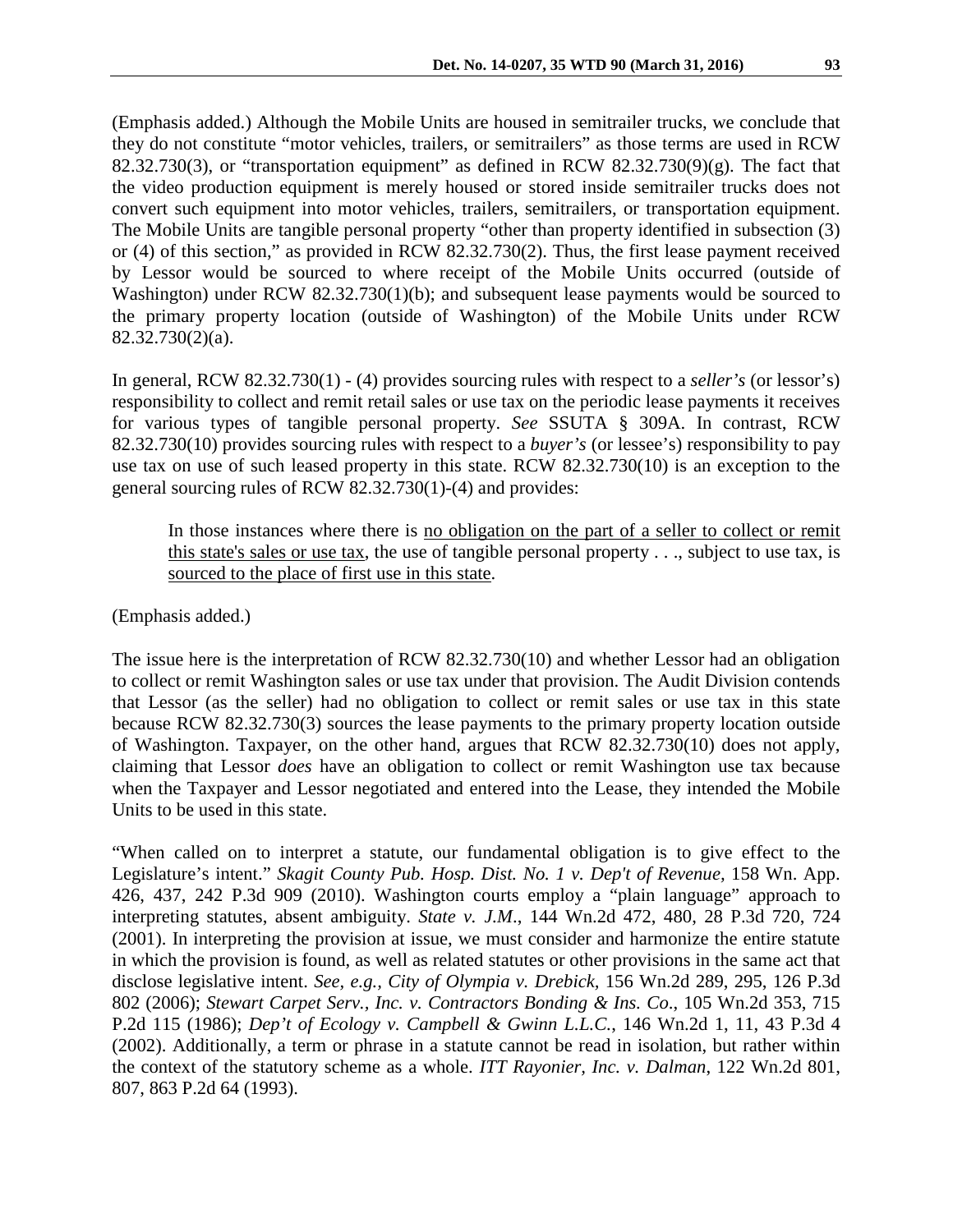The phrase "obligation on the part of a seller to collect or remit this state's sales or use tax" in RCW 82.32.730(10) must be considered in the context of the entire SSUTA statutory scheme. SSUTA § 309 specifically provides that the phrase in question is determined by the general sourcing rules of  $\S 310<sup>3</sup>$  $\S 310<sup>3</sup>$  $\S 310<sup>3</sup>$ . Thus, we must turn to the general sourcing provisions that apply to Lessor, namely, RCW 82.32.730(2), under which the Mobile Units are sourced to their primary property location outside of Washington. Because the Mobile Units are sourced outside of Washington, Lessor has no obligation to collect and remit sales or use tax under RCW 82.32.730(10). Accordingly, under the plain language of the statute, the use of the Mobile Units by Taxpayer is sourced to the place of first use in Washington. *Id.* 

Our conclusion is supported by Excise Tax Advisories 3185.2014 ("ETA 3185") and 3186.2014 ("ETA 3186"), issued by the Department on January 16, 2014. Pursuant to RCW 34.05.230, these advisories are interpretive statements that enunciate the Department's position with respect to RCW 82.32.730. ETA 3185 addresses the B&O tax and retail sales tax obligations of *lessors* leasing tangible personal property to consumers, while ETA 3186 addresses the use tax obligations of *lessees* who use tangible personal property in Washington. ETA 3185 explains the general lease sourcing provisions of RCW 82.32.730, stating:

When a periodic lease payment is properly sourced to a primary property location outside of Washington, the lessor is not required to collect Washington's retail sales tax or pay retailing B&O tax on the income. The lessee may, nonetheless, incur a use tax liability if the lessee uses the property in Washington. (See ETA 3186.2014)

(Emphasis added.) With respect to intermittent use of leased property in Washington, ETA 3185 further provides:

A lessor has no obligation to pay Washington's retailing B&O tax, or collect Washington's retail sales tax, if the primary property location of leased property is outside Washington. This is true even when the lessee intermittently uses the leased property in Washington. The lessee, however, is responsible for Washington's use tax in these situations, unless a specific exemption applies. See ETA 3186.2014.

(Emphasis added.) Thus, ETA 3185 makes clear that under RCW 82.32.730 a lessor has no obligation to collect sales tax if the leased property's primary location is outside Washington. Here, the primary property locations of the Mobile Units are [outside of Washington]. Thus, Lessor has no retail sales tax collection obligation, RCW 82.32.730(10) applies, and the lease payments are sourced to the place of first use in Washington.

ETA 3186, which explains a lessee's use tax liability, provides additional guidance. It reiterates that use tax generally applies to leased property brought into Washington if such property was not previously subject to retail sales tax:

<span id="page-4-0"></span><sup>&</sup>lt;sup>2</sup><br>3 <sup>3</sup>As previously discussed, SSUTA § 309A specifically provides that the general sourcing rules of SSUTA § 310 "apply to determine a seller's obligation to pay or collect and remit a sales or use tax with respect to the seller's retail sale of a product."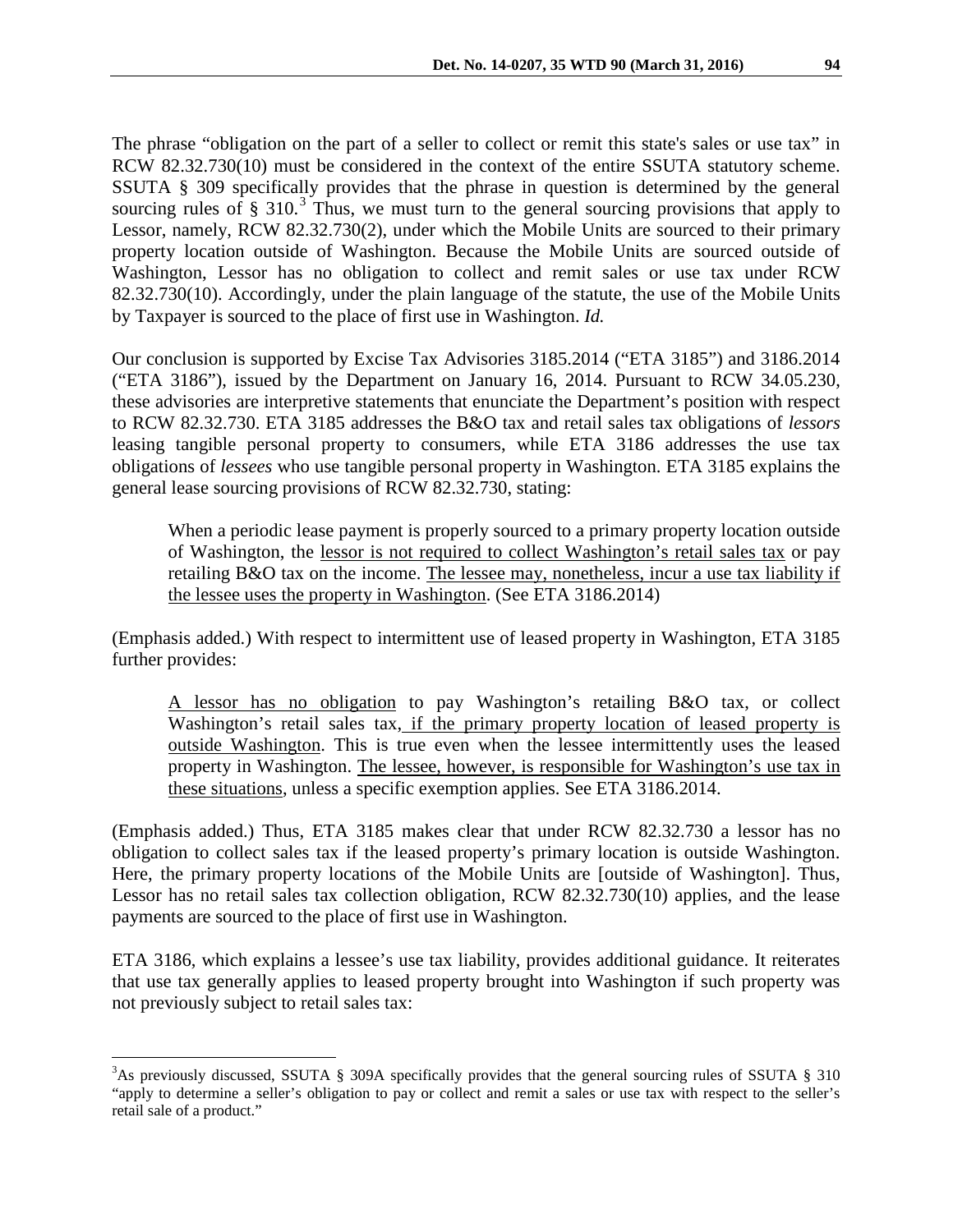Use tax is a tax imposed on the use of tangible personal property (property) and other products in Washington when retail sales tax has not previously been paid. Use tax applies to the use of leased property brought into the state, if the lessee's purchase or use of the leased property was not previously subject to Washington's retail sales or use tax. A person is subject to either Washington's retail sales or use tax, but not both with respect to the same leased property. A lessee is responsible for paying Washington's use tax unless a specific exemption applies.

ETA 3186 also provides the following specific example:

ThomCorp leases an airplane from an Oregon LLC for 3 years, with payments of \$10,000 per month. Delivery of the airplane occurs in Salem, Oregon. The primary property location of the airplane is Salem, Oregon. ThomCorp routinely (once per month) uses the aircraft to shuttle executives and guests between its Salem, Oregon, and Spokane, Washington, business locations.

No retail sales or use tax is imposed with respect to the lease in Oregon. ThomCorp incurs a use tax liability in Washington each month it uses the aircraft in the state with use tax being due on the full value of each monthly lease payment. The fact that the primary property location during the 24-month period is located outside Washington does not affect the lessee's liability for use tax. The measure of the use tax for each monthly period is the \$10,000 lease payment, regardless of the amount of time each month that the airplane is within Washington. Because no retail sales or use tax is legally imposed or has been paid, there is no credit available to ThomCorp under RCW 82.12.035 for taxes paid to another taxing jurisdiction.

This example makes clear that the lessee is liable for use tax on its use of the leased property in Washington when no retail sales tax has been paid on such property. We find the facts of this example to be substantially similar to the facts before us. Applying the above example to the instant case, we hold that Taxpayer, as lessee, is liable for use tax on the Mobile Units during the Refund Period.

Taxpayer relies on two published determinations for its position: Det. No. 87-171A, 5 WTD 281 (1988) and Det. No. 05-0020R, 25 WTD 25 (2006). In 5 WTD 281, the Department considered whether an out-of-state lessor was liable for Washington business and occupation ("B&O") tax and retail sales tax solely by virtue of the mere presence of the leased property in this state. The lessee, who had sole discretion over the entry of the barges into Washington, operated the barges along the Columbia River to transport goods from Oregon to Washington. The out-of-state lessor had no knowledge of or control over the barges' whereabouts. We announced a bright line test under which Washington has jurisdiction to tax lease receipts where the property is leased to a consumer for use in this state during any of the lease period, and where the parties contemplate use in this state. *Id*. We held that former WAC 458-20-193B, required more than the mere presence of leased property in Washington to be subject to tax in this state. 5 WTD at 289-90. We emphasized that Washington cannot assert taxing jurisdiction over an out-of-state lessor where the out-of-state lessee has sole discretion over the movement of mobile property into Washington. *Id.*